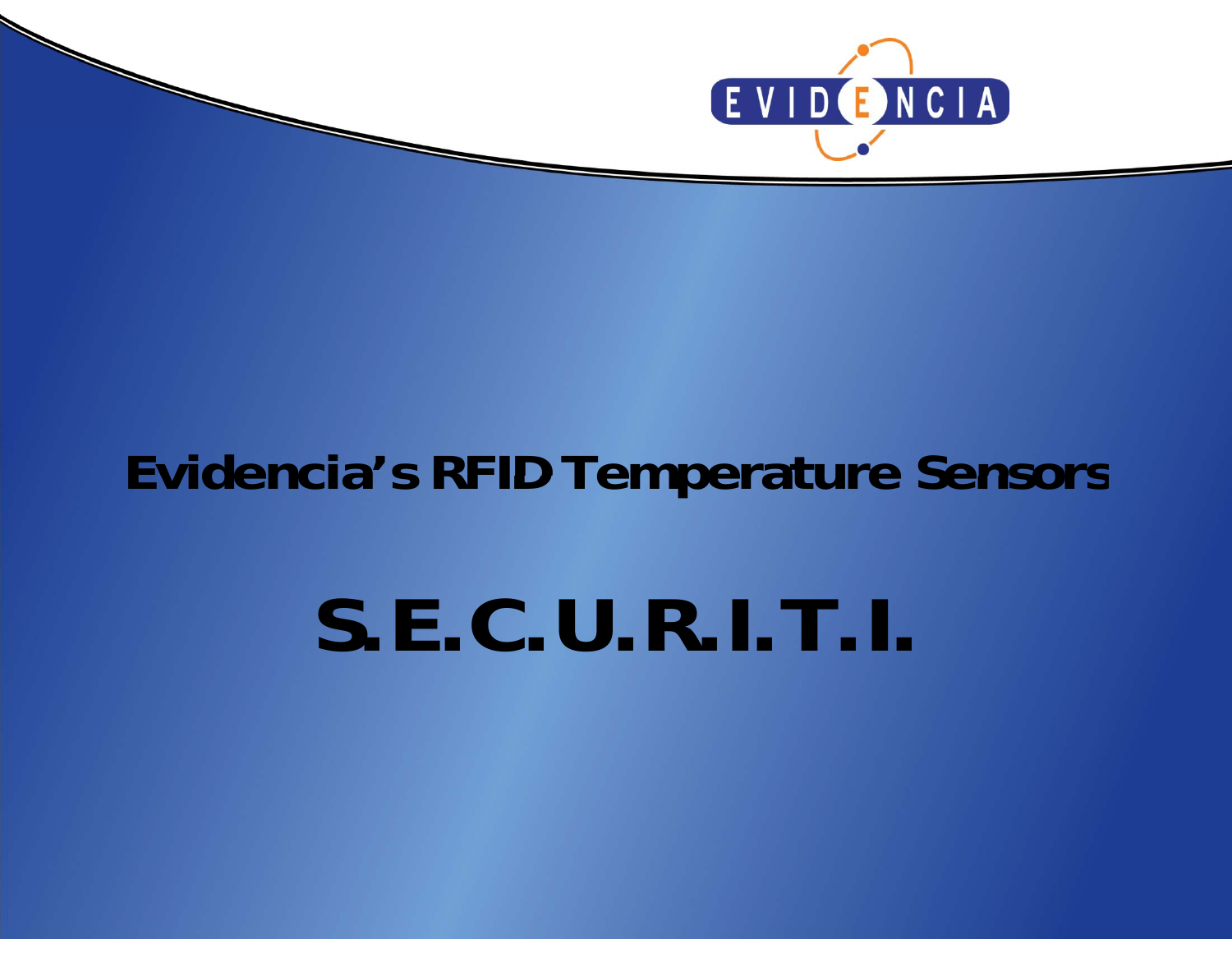## **Evidencia's RFID Temperature Sensors: S.E.C.U.R.I.T.I.**

| Security:              | monitor the core temperature of products without breaking security seals -<br>savings in time, labor and process (no re-sealing)                                                                                                                                                                                             |
|------------------------|------------------------------------------------------------------------------------------------------------------------------------------------------------------------------------------------------------------------------------------------------------------------------------------------------------------------------|
| Epedigree:             | each tag and reader can be programmed with their own unique ID - our software<br>offers a traceability module to stamp each tags recorded interaction:<br>index/time/temperature/state of alarm/reader ID                                                                                                                    |
| <b>Cost Efficient:</b> | tags from \$6.00 (500K trackers) to \$115 (dry ice probe-less model)                                                                                                                                                                                                                                                         |
| Uniqueness:            | the only semi-active technology readily available allowing the RF monitoring<br>through commonly used packaging in life sciences                                                                                                                                                                                             |
| Ro <sub>I</sub> :      | ability to measure core temperatures rather than discarding \$1000s worth<br>because of air temperature readings (regardless of actual temperature inside box)                                                                                                                                                               |
| Integrity:             | no more "breaking & entering" - no breaks of temperature inertia for monitored<br>packaging                                                                                                                                                                                                                                  |
| Traceability:          | the CertiScan <sup>™</sup> software reports the entire interaction history of each tag allowing<br>users to save, email and share the temperature profiles of each tag                                                                                                                                                       |
| Intuitive:             | the CertiScan <sup>™</sup> software is intuitive, easily downloadable off the internet, and<br>allows the sharing and exporting of data. the tags are easily used by customers<br>across the world, from the USA to Asia to South America and Europe and South<br>Africa - the technology is simple, efficient and universal |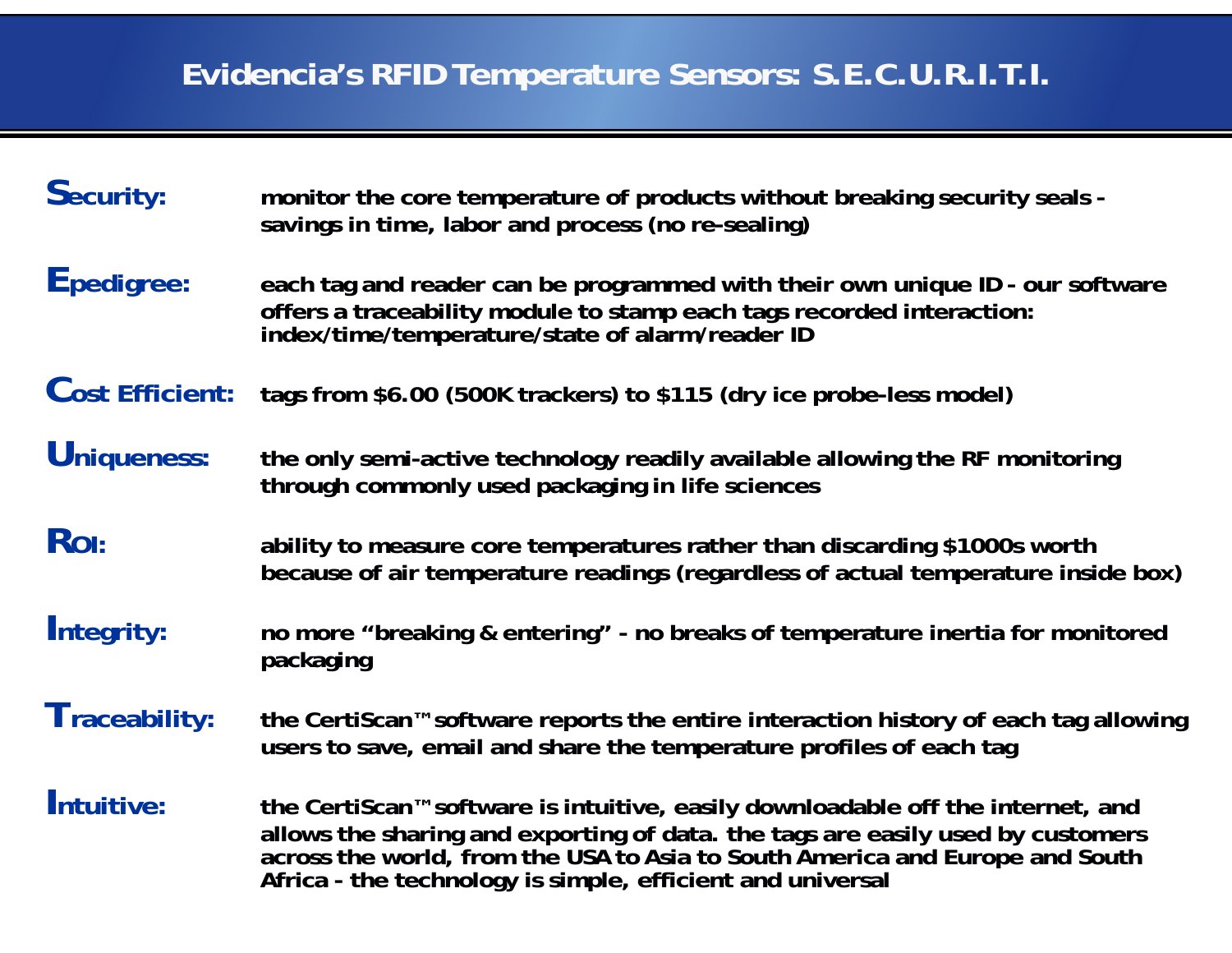### **RFID Temperature Tags: Revolutionize Your Cold Chain**

# **The evolution of Temperature Recorders**

**2008, \$10.00 or more per unit**

**Regardless of price, Our tags are priced Until around** . . . . **customers accepted a rough \$10.00 delta for electronic units**

Our tags are priced **at or below the level of most electronic loggers**



### **REASONS TO CHANGE**



**Data emailed, intl. exchange**

### **THESE REASONS JUSTIFIED A PRICE DELTA BETWEEN**

Simple, easy, PC- THE 2 MODELS **Accord 2 12 Model 1 2 Model 2 Model 1 Model 2 Model 2 Model 2 Model 2 Model 2 Model 2 Model 2 Model 2 Model 2 Model 2 Model 2 Model 2 Model 2 Model 2 Model 2 Model 2 Model 2 Model 2 Model 2 THE 2 MODELS***less, imprecise... kept everybody happily in the* **OR !!** *dark!p p p i p i p i p i i i i i i i i potional prot*<br>*i version is best in* 

### **SAME PRICE!!!FOR SO MUCH MORE!!**

**Unlimited Downloads**

**Even Better Accuracy**

**Automated Alerts**

**Traceability**

**Waterproof**

**Faster downloads**

X-Ray Thermometer!

# **REASONS TO CHANGE OPTIONAL USB CONNECTION!**



*The optional probed class for the price any model available!*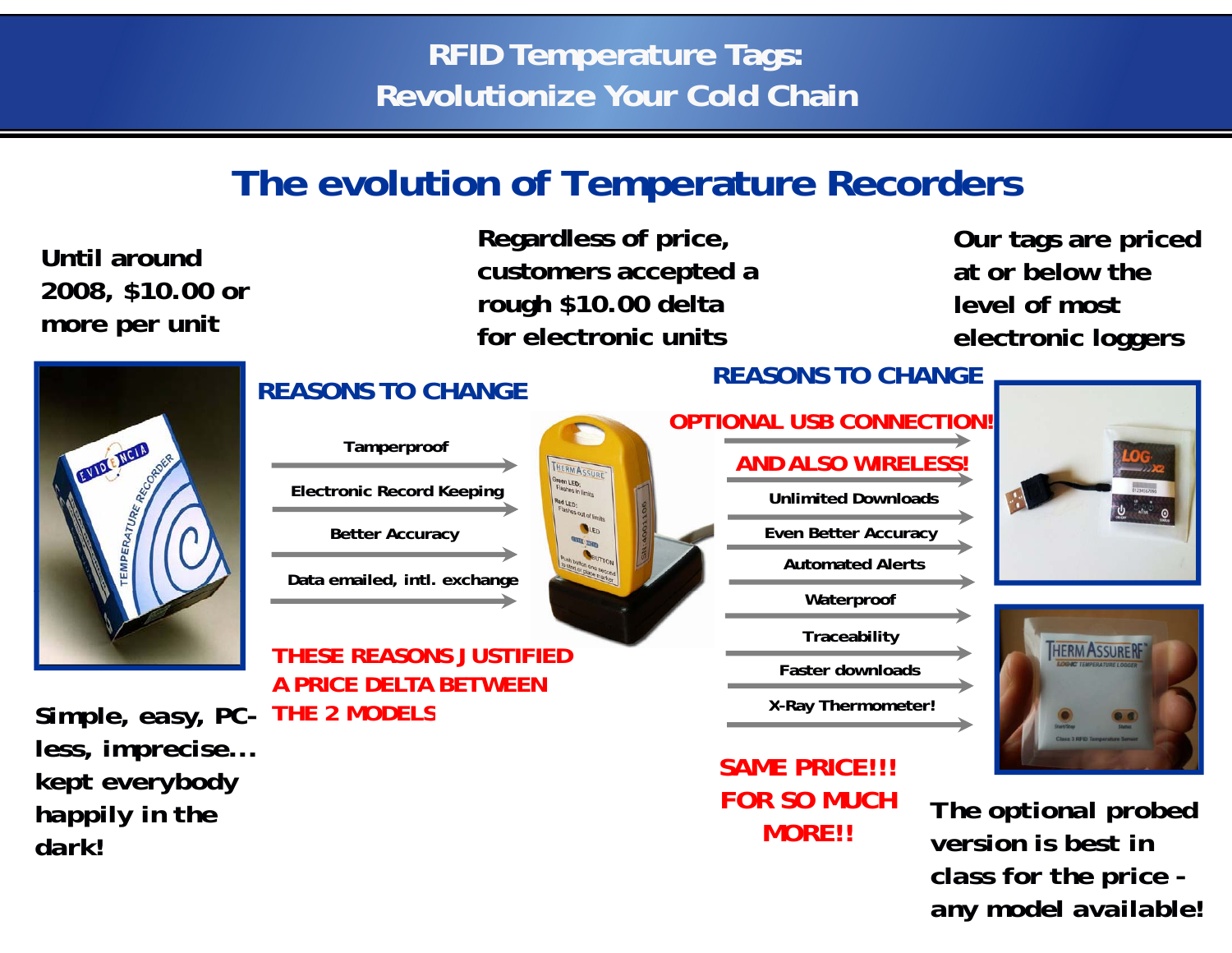### **What it is not**

**We are frequently asked whether the ThermAssureRF tag can be downloaded from 50 meters away, whether it's a GPS system, or whether it's a cure against cancer. The ThermAssureRF tag**  is a cost efficient temperature recorder. Best in class, but not the golden pill.

#### **Why such a small read distance?**

**Because active (long range) tags are much more expensive. xpensive.We ve ' learned that price is an important part of our customer's priorities and since we monitor many products shipped by air, we felt that passive wireless modules were the most logical choice.**

**As a side note, you cannot send signals on a plane, thus making active tags not FAA compliant,**  and the FDA has placed a moratorium on active tags until further notice. One more reason to **choose passive modules.**

### **Why not GPS? Why cannot it be read through containers?**

**Along with factoring in cost, GPS does not work without access. Once a container is placed underwater or on a plane, GPS capabilities are lost. In the future, the technology to monitor at all times may be available, but for the time being, "smart containers" (self regulated containers based on multiple sensors) are a more feasible solution.**

*We love our strip chart recorders... Your device is too expensive...* We are not interested in full temperature control or full temperature mapping... *Understand the full benefits that you are missing!*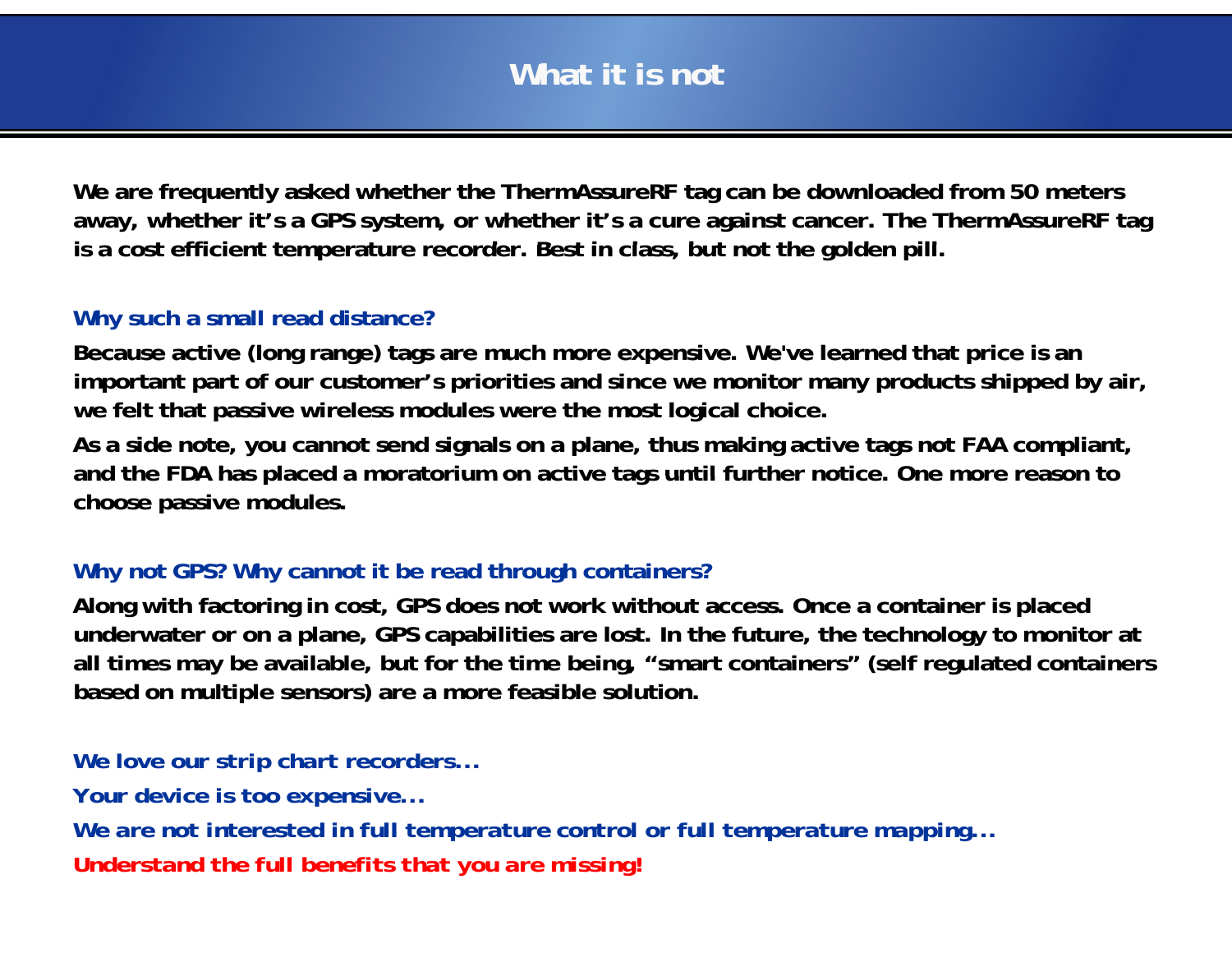### **System Configuration: How it all ties in...**

**Setup:**







**Stand Alone Scanner**



**the ability to read the tag inside a produce box from 5" awa y - ver y p similar to a barcode scanner**

**with the probe model, scanning can go** as deep as 30" inside the box